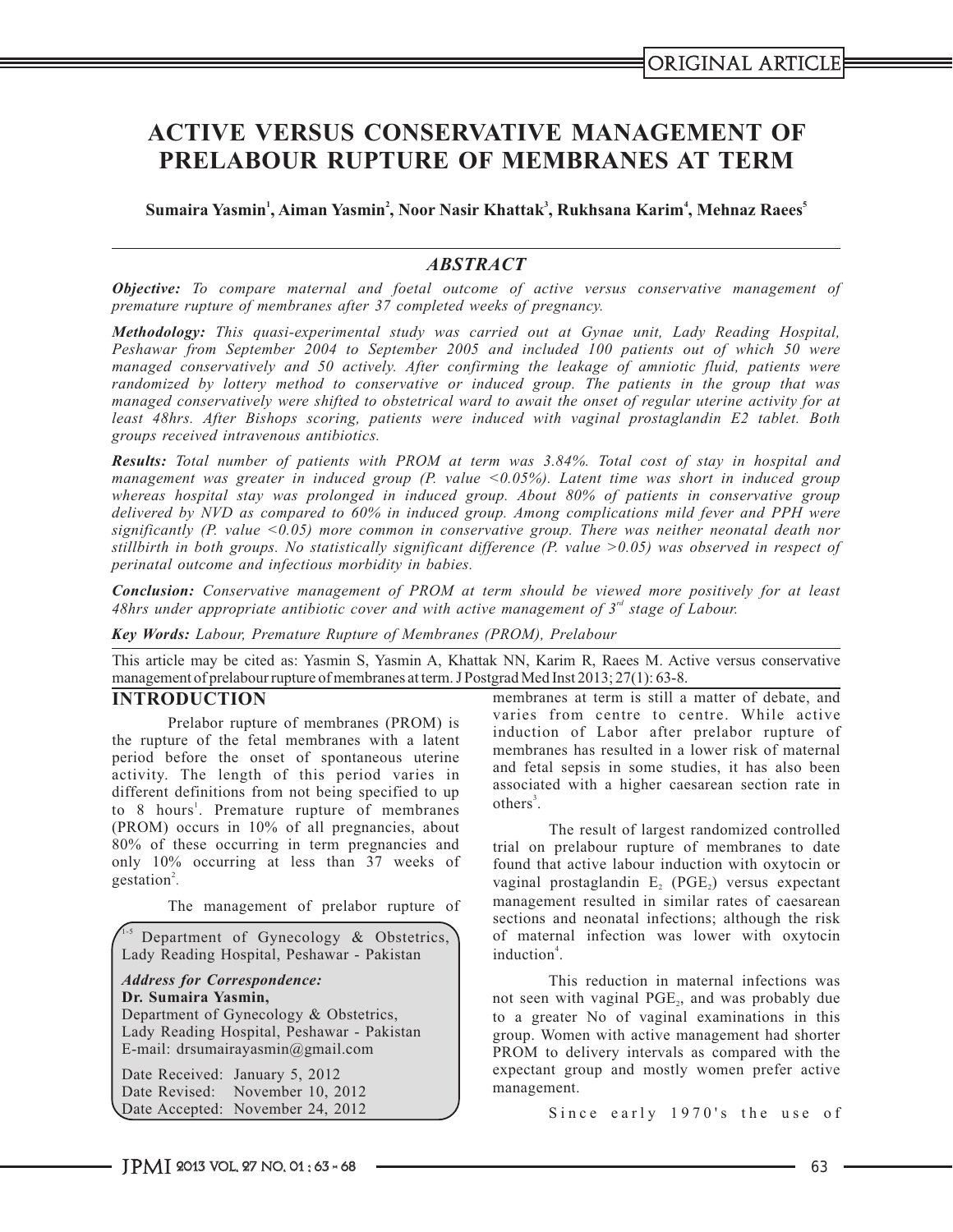prostaglandins in obstetrics has been refined and conservatively. After 2 hours of monitoring to over the past 10 years, preparations contains PGE, rule out labor or fetal compromise. These patients over the past 10 years, preparations contains  $PGE_2$  rule out labor or fetal compromise. These patients as vaginal paste, viscous gel, dry vaginal tablets, were shifted to obstetrical ward to await the as vaginal paste, viscous gel, dry vaginal tablets, lipids or waxed vaginal pessaries and non lipids or waxed vaginal pessaries and non onset of regular uterine activity. Patients were biodegradable pessaries have proved to be safe and observed till 72 hours with fetal and maternal effective for induction of labour<sup>5</sup>. monitoring.

active and expectant management of PROM at term regarding maternal and fetal outcome. vaginal prostaglandin  $E_2$  tablet. Chi-square and Maternal and fetal outcomes were measured in students t test were used to compare the two terms of maternal complications, fetal groups. complications, duration of stay in hospital, mode of delivery and cost of management in the two **RESULTS** afore mentioned groups.

It was a one year study carried out at frequency of 3.84%. There was no significant Gynae Unit postgraduate Medical Institute, Lady difference between the two groups with respect to Gynae Unit postgraduate Medical Institute, Lady difference between the two groups with respect to Reading Hospital, Peshawar from September 2004 parity P-Value is  $> 0.05$  Most of the patients in Reading Hospital, Peshawar from September 2004 parity P-Value is >0.05. Most of the patients in to September 2005. A total number of one hundred both groups were between 20-30 years of age i.e. to September 2005.A total number of one hundred both groups were between 20-30 years of age i.e.<br>patients with prelabour rupture of membranes were 58% in conservative and 60% in induced group patients with prelabour rupture of membranes were 58% in conservative and 60% in induced group<br>included in the study Out of which 50 patients (Table 1) Majority of patient i.e. 87% belonged to were managed conservatively and 50 patients were lower and middle socioeconomic status Most of managed actively.

pregnancies with PROM after 37 completed weeks were admitted in the ward. Rupture of membranes patients opted for induction group of management.<br>was confirmed by pooling of amniotic fluid in post A statistically significant result P-Value <0.05% was confirmed by pooling of amniotic fluid in post  $\alpha$  statistically significant result P-Value <0.05%  $\alpha$  fornix of vaginal by sterile speculum examination (O.R. 4.548, 95% C.I1.335-15.446) was observed fornix of vagina, by sterile speculum examination. (O.R. 4.548, 95% C.I1.335-15.446) was observed<br>All those natients who presented with PROM regarding total cost expenditure in two groups. The All those patients who presented with PROM regarding total cost expenditure in two groups. The lefore 37 completed weeks and with complicated total cost of stay in hospital and management was before 37 completed weeks and with complicated total cost of stay in hospital and management was<br>FROM i.e. FROM associated with mal-<br>greater in induced group as compared to PROM i.e. PROM associated with mal-<br>presentations, placental abruption, twin pregnancy, conservative group (Table 2). In conservative presentations, placental abruption, twin pregnancy, conservative group (Table 2). In conservative<br>history of injection and drips, hypertension, group 90% of patients delivered in 48 hrs. history of injection and drips, hypertension, group 90% of patients delivered in 48 hrs.<br>diabetes mellitus, IUGR were excluded from the Whereas in induced group 23 patients delivered diabetes mellitus, IUGR were excluded from the Whereas in induced group 23 patients delivered study. Furthermore patients with previous after 72hrs, so hospital stay was prolonged in study. Furthermore patients with previous caesarean section were not included.

After taking detailed history and performing obstetrical examination, leaking membranes was confirmed the leakage of amniotic<br>fluid by sterile speculum examination.

Conservative groups, after full informed consent. vaginal delivery i.e., p-value<0.05, among 2 group. The expectant management group was managed The rest i.e. vacuum, forceps and C-section had no

observed till 72 hours with fetal and maternal

The aim of the study was to compare the Second group was managed actively.<br>
Ind expectant management of PROM at Bishop scoring performed and patient induced with students t test were used to compare the two

Total numbers of obstetrical admissions **METHODOLOGY** during one year were 6398. Total no of prelabour during one year were 6398. Total no of prelabour rupture of membranes at term were 246giving (Table 1). Majority of patient i.e. 87% belonged to patients i.e. 87% were unable to decide about their Patients presenting with Singleton mode of delivery after counseling. They left the rises with PROM after 37 completed weeks decision on wishes of doctor. About 11% of induced group (Table 3). There were less frequent pelvic examinations in conservative group. Latent period was short in induced group i.e. 76% started uterine activity within 48 hours of PROM, as compared to  $60\%$  in conservative group (Table 4). Regarding mode of delivery, a statistically Patients were randomized to the Active or significant difference was obtained for normal

| Age in years | Conservative  |         | <b>Induced</b> |         |              |
|--------------|---------------|---------|----------------|---------|--------------|
|              | <b>Number</b> | $%$ age | <b>Number</b>  | $%$ age | <b>Total</b> |
| < 20         | 10            | 20%     | 6              | 12%     | 16%          |
| $21 - 30$    | 28            | 56%     | 30             | 60%     | 58%          |
| >30          | 12            | 24%     | 14             | 28%     | 26%          |
| Total        | 50            | 100%    | 50             | $100\%$ | 100%         |

**Table 1: Age distribution of two groups (n=100)**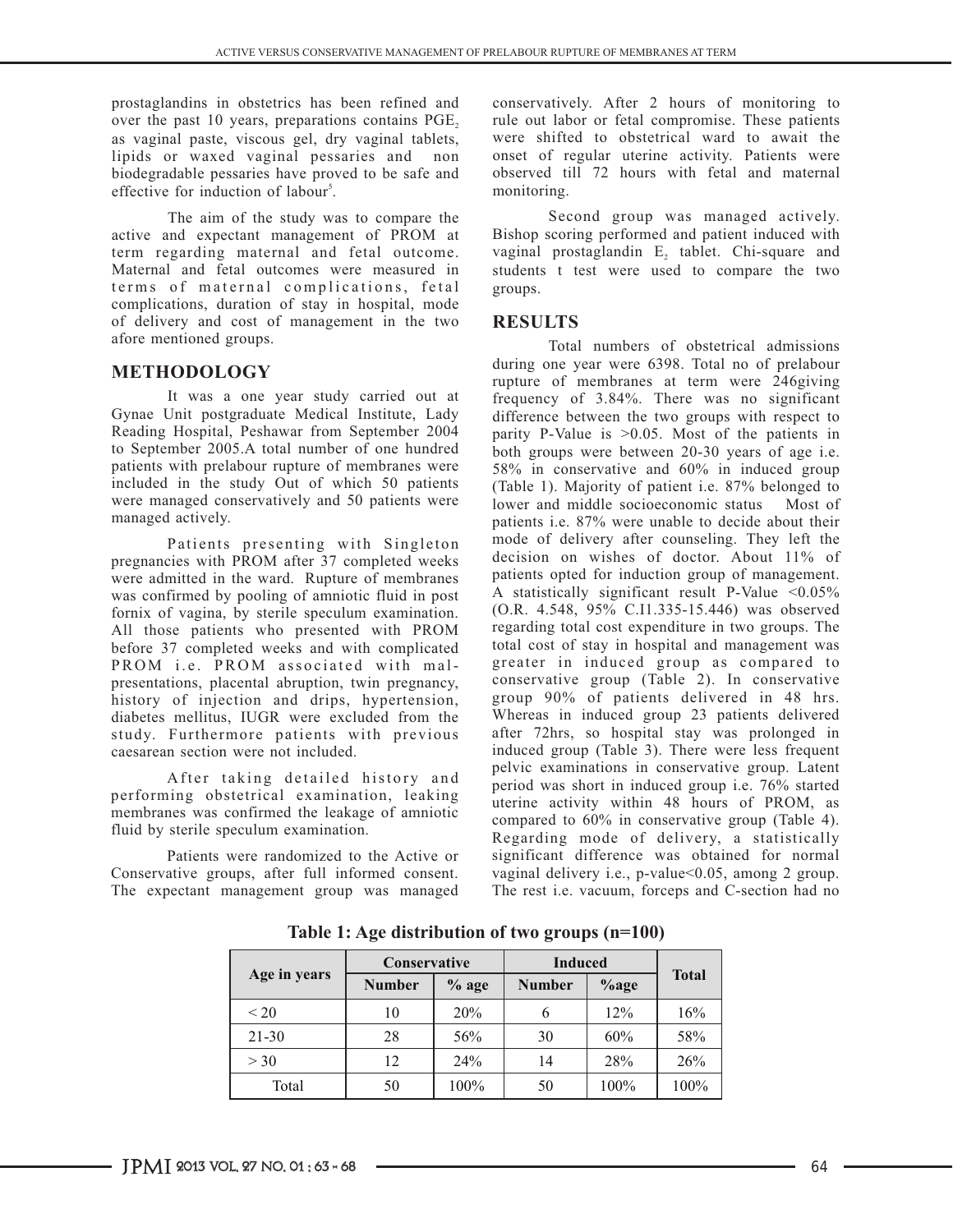|             | Conservative  |          | <b>Induced</b> |          |  |
|-------------|---------------|----------|----------------|----------|--|
| Cost in Rs. | <b>Number</b> | $\%$ age | <b>Number</b>  | $%$ age  |  |
| < 2000      | 21            | 42.0%    | 10             | $20.0\%$ |  |
| 2000-6000   | 23            | $46.0\%$ | 27             | 54.0%    |  |
| >6000       |               | 12.0%    | 13             | $26.0\%$ |  |
| Total       | 50            | 100%     | 50             | $100\%$  |  |

# **Table 2: Distribution of cases according to total cost of management (n=100)**

Odd Ratio (Conservative=2.465, Induced= 4.548); Confidence interval (Conservative=967-6.285, Induced= 1.335-15.496); P Value (Conservative=  $0.05\%$ , Induced=  $0.05\%$ )

### **Table 3: Distribution of cases according to stay in hospital in hours (n=100)**

| Stay in hospital  | Conservative             |      | <b>Induced</b> |         |  |
|-------------------|--------------------------|------|----------------|---------|--|
|                   | <b>Number</b><br>$%$ age |      | <b>Number</b>  | $%$ age |  |
| 24 hours          | 21                       | 42%  | 12             | 24%     |  |
| 48 hours          | 24                       | 48%  | 15             | $30\%$  |  |
| 72 hours and more |                          | 10%  | 23             | 46%     |  |
| Total             | 50                       | 100% | 50             | 100%    |  |

# **Table 4: Distribution of cases according to rupture of membrane to delivery time (n=100)**

| <b>Latent period</b> | <b>Conservative</b>      |      | <b>Induced</b>           |      |  |
|----------------------|--------------------------|------|--------------------------|------|--|
|                      | <b>Number</b><br>$%$ age |      | <b>Number</b><br>$%$ age |      |  |
| 24 hours             | 23                       | 46%  | 18                       | 36%  |  |
| 48 hours             |                          | 14%  | 18                       | 36%  |  |
| $>72$ hours          | 20                       | 40%  | 14                       | 28%  |  |
| Total                | 50                       | 100% | 50                       | 100% |  |

**Table 5: Distribution of cases according to mode of delivery (n=100)**

| <b>Mode of Delivery</b> |                       | Conservative       |         | <b>Induced</b> |         |         |                  |               |
|-------------------------|-----------------------|--------------------|---------|----------------|---------|---------|------------------|---------------|
|                         | <b>Indication</b>     | <b>Number</b>      | $%$ age | <b>Number</b>  | $%$ age | p-value | <b>Odd-Ratio</b> | 95% C.I       |
| <b>NVD</b>              | Total                 | 40                 | 80%     | 30             | 60%     | 0.04    | 2.67             | 1.00-7.21     |
| Vacuum                  | Total                 | 3                  |         | 4              |         |         |                  |               |
|                         | Poor maternal efforts | 2                  | 6%      | 3              | 8%      | 1.00    | 0.73             | $0.10 - 4.61$ |
|                         | Fetal distress        |                    |         | $\prime$       |         |         |                  |               |
| Forceps                 | Total                 | $\mathbf{I}$<br>л. |         | 5              |         |         |                  |               |
|                         | Poor maternal efforts | $\boldsymbol{l}$   | $2\%$   | 2              | 10%     | 0.47    | 1.2              | 0.01-88.68    |
|                         | <b>Fetal distress</b> | $\theta$           |         | 3              |         |         |                  |               |
| C-Section               | Total                 | 6                  |         | 11             |         |         |                  |               |
|                         | Fetal distress        | $\overline{I}$     | 12%     | $\overline{4}$ | 22%     | 0.28    | 0.48             | $0.13 - 1.60$ |
|                         | Failed induce         | $\overline{2}$     |         | $\overline{2}$ |         |         |                  |               |
|                         | chorioamnionitis      | 3                  |         | 5              |         |         |                  |               |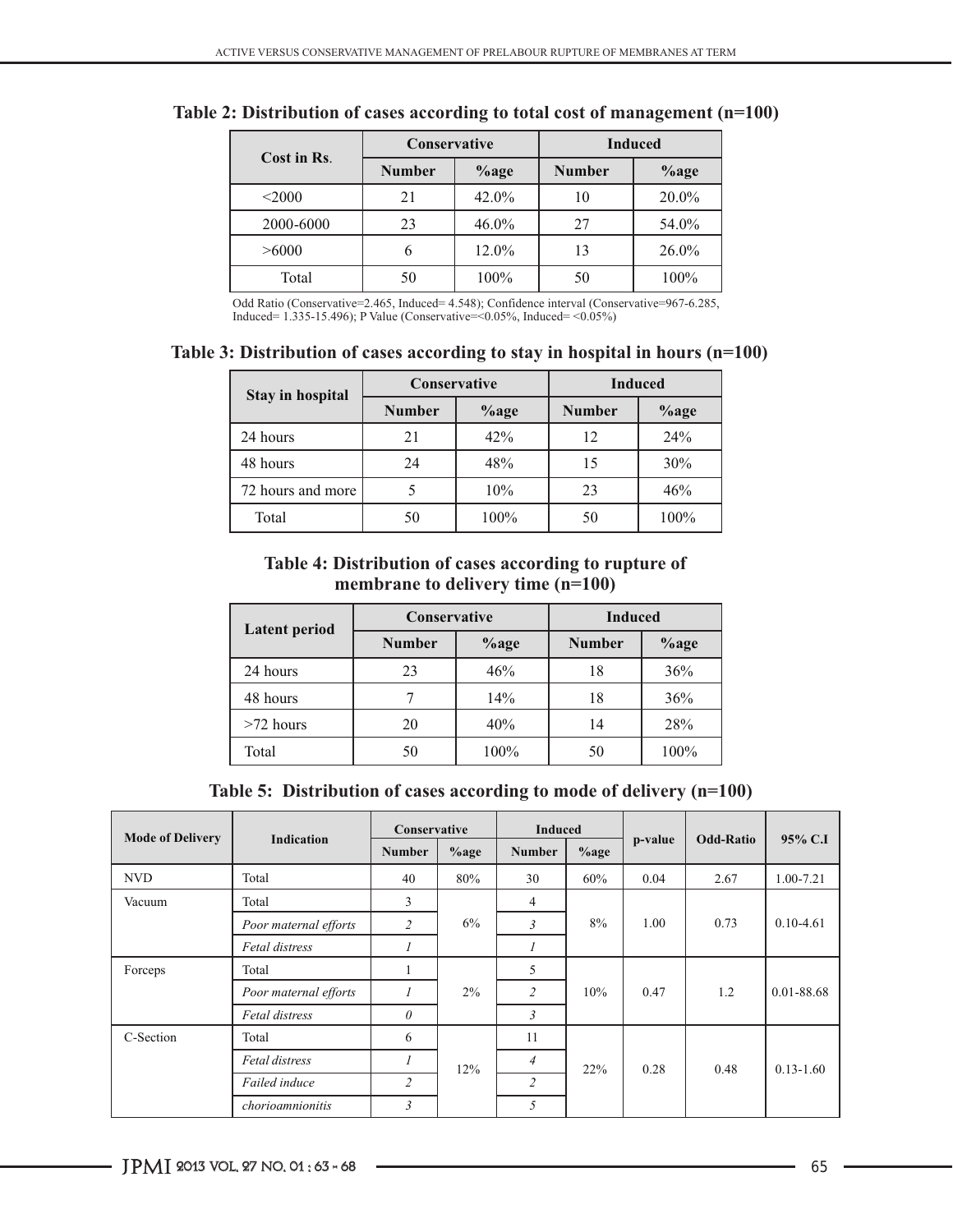| <b>Indication</b>     |               | <b>Conservative</b> | <b>Induced</b> |       |  |
|-----------------------|---------------|---------------------|----------------|-------|--|
|                       | <b>Number</b> | $\%$ age            | <b>Number</b>  | %age  |  |
| Need for Resusitation |               | 14%                 | 13             | 26%   |  |
| Need For Antibiotics  | 2             | $4\%$               |                | $2\%$ |  |
| Neonatal Death        | Nil           | Nil                 | Nil            | Nil   |  |
| Neonatal Sepsis       |               | $2\%$               |                | $2\%$ |  |
| Meconium Aspiration   |               | $2\%$               | Nil            | Nil   |  |

# **Table 6: Neonatal outcome**

induced group 8% delivered by vacuum, 10% Intrapartum pyrexia in conservative group was 9%<br>by forceps and 22% by c-section as compared as compared to 6% in induced group. Antibiotic by forceps and 22% by c-section as compared as compared to 6% in induced group. Antibiotic to 6%, 2% and 12% in conservative group requirement was 20% in conservative group as to 6%, 2% and 12% in conservative group requirement was 20% in conservative group as respectively. The most frequent indication for C- compared to 14% in induced group. PPH was also section was chorioamnionitis followed by fetal more is conservative group i.e. 5% as compared to section was chorioamnionitis followed by fetal distress (Table 5). About 80% of patients in 3% in induced group. In induced group more conservative group delivered by normal vaginal patients that is 74% had spontaneous vaginal conservative group delivered by normal vaginal patients that is 74% had spontaneous vaginal delivery as compared to 60% in induced group. delivery, less number had forceps application and delivery as compared to 60% in induced group. delivery, less number had forceps application and Among maternal complications a statistically c-section. These results were comparable with our Among maternal complications a statistically c-section. These results were comparable with our significant difference p-value <0.05 was seen in studies. The intervals between PROM and the significant difference p-value <0.05 was seen in studies. The intervals between PROM and the respect of mild Fever, which was more common in onset of uterine contractions and delivery were respect of mild Fever, which was more common in onset of uterine contractions and delivery were conservative group (O.R 9.33, C.I 1.15-42739). lower in induction group than conservative group conservative group (O.R 9.33, C.I 1.15-42739). lower in induction group than conservative group<br>There was a difference i.e., (p-value 0.06) in (9.6 vs. 14.8 hours;  $p<0.001$ ) and (11.6 vs. 17 hours There was a difference i.e., (p-value  $0.06$ ) in occurrence of post partum haemorrhage, being more common in conservative group. Among<br>
conservative group one patient had wound<br>
A study conducted on 61 patients at infection one had depression and one went into psychosis.

regarding neonatal outcome in afore mentioned and delivering within 24 hrs of PROM<sup>3</sup>. There was groups. The details are given in Table 6. no difference in mode of delivery or in neonatal

conservative group was  $16\%$  as compared to  $2-4\%$  into active labour in  $\leq$  24hrs of PROM. There was conservative group and the server of the server of the server of the server of the server of the server of the serv in induced group. Neonatal antibiotic requirement in our study was 4% in conservative group as compared to 2% in induced group. In our study <br>
A study by Flenady V et al at university of<br>
PPH was 14% as compared to 2% in induced Mississippi Medical Centre studies 96 patients, in group. There was also decreased latent period order to determine best treatment for parturients at when induced with prostaglandin E2. But the term with an unfavorable cervix and PROM. The hospital stay in our study was prolonged in latent period was significantly longer  $(p \le 0.01)$  in hospital stay in our study was prolonged in latent period was significantly longer  $(p < .01)$  in induced group it might be due to increased expectant arm than in prostaglandin group'. This is induced group it might be due to increased expectant arm than in prostaglandin group<sup>7</sup>. This is incidence of failed induction, instrumental delivery comparable to our study. The length of maternal and c-section rate.

College, a study was conducted on 200 patients<br>where they concluded that induction with prost-<br>aglandin E2 decreases the latent period. There was the state was no significant difference in aglandin E2 decreases the latent period<sup>6</sup>. There was There was no significant difference in decrease in intrapartum pyrexia, antibiotic neonatal outcome No statistically significant requirement and PPH in induced group. No difference P-Value >0.05 was observed in respect

statistically significant difference. However, in neonatal mortality was encountered in both groups.  $p < 0.001$ , respectively<sup>6</sup>.

Aberdeen Maternity Hospital, United Kingdom showed that active management results in shorter pre-labour rupture of membranes to delivery time There was no significant difference with significantly more patients going into labour and maternal outcome. About 54% Women in **DISCUSSION** expectant group went into active labour in <24hrs In our study intrapartum pyrexia in of PROM, where as 93% of induced group went<br>tive group wes 16% as someoned to 2.4% into active labour in <24hrs of PROM. There was two groups. This was comparable to our study.

Mississippi Medical Centre studies 96 patients, in hospital stay was longer in the group managed In Lahore, at Allama Iqbal Medical expectantly than in induced group  $(p \le 0.05)$  which  $p \le 0.05$  which maternal

difference P-Value  $>0.05$  was observed in respect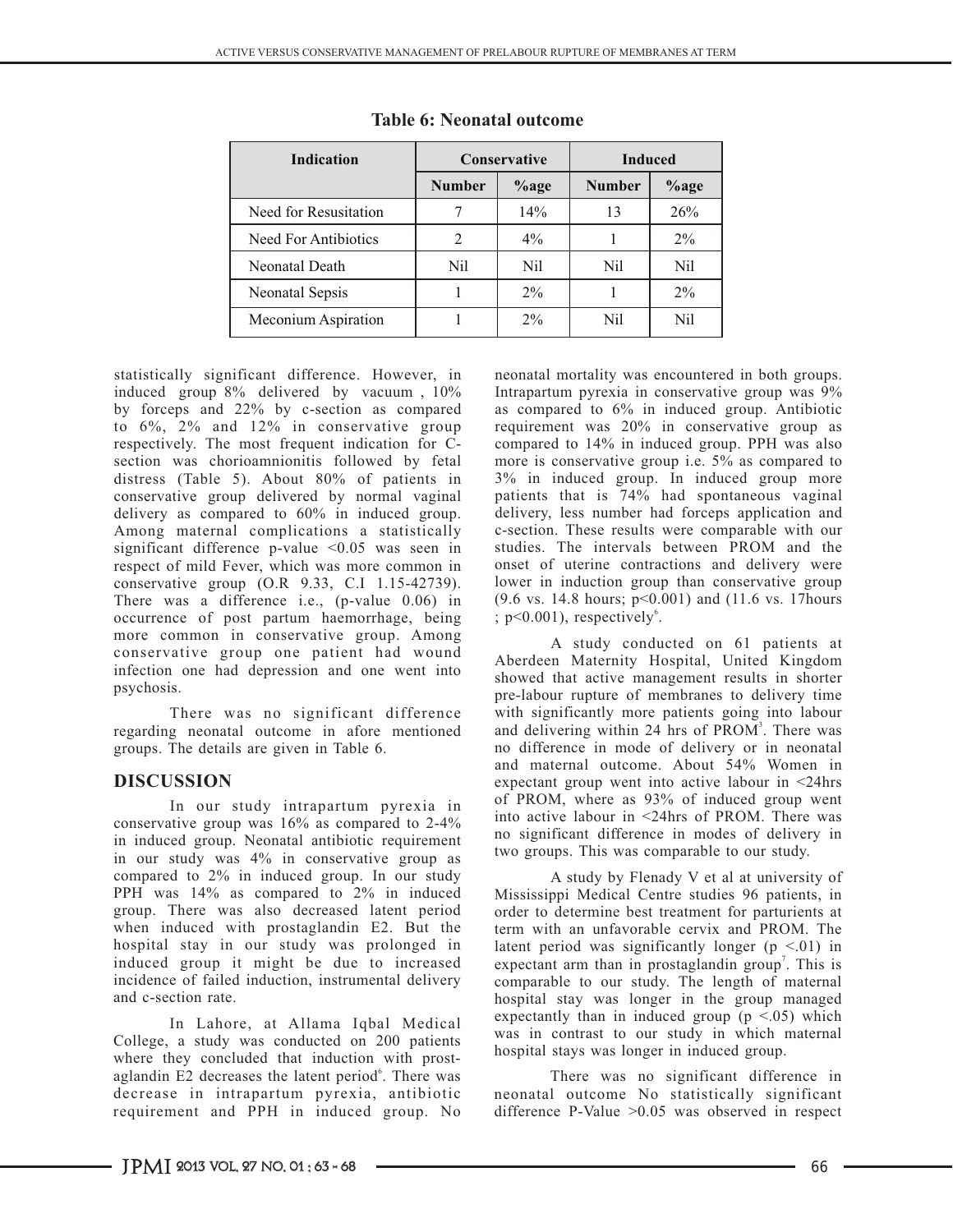of perinatal outcome and infectious morbidity in **RECOMMENDATIONS** babies. There was neither neonatal death nor stillbirth. Resuscitation was required in 26% of babies in induced group as compared to  $14\%$  in  $48$  hours under appropriate antibiotic cover and conservative group. About  $4\%$  of babies in conservative group required parenteral antibiotics as compared to 2% in induced group, 3 babies in conservative group admitted in Nursery. Two **REFERENCES** among them were for neonatal sepsis, whereas one was for meconium Aspiration. Among induced group only one baby was admitted in Nursery for neonatal sepsis. The results comply with a study by Javaid MK at services hospital Lahore in which there was no difference between two groups regarding neonatal morbidity and nursery admission<sup>8</sup>.

Another study in department of obstetrics and Gynecology at Faculty of Medical Sciences Brazil by da Graca Krupa F et al compared the active management with expectant management<sup>9</sup>. The total number of patients were 150. Induced group had a significantly shorter latency period and shorter period of maternal hospitalization<sup>9</sup>. Shorter latency period is comparable to our study but maternal hospitalization in induced group was prolonged.

Another study by Akyol D et al in Turkey compared active management with conservative. It included 126 women the C-section rate was higher in group ii that is 28.4%. The rate of C-section in group was 19%. It is comparable to our study in which c-section rate in induced group is  $22\%$ whereas in conservative group is  $12\%$ <sup>10</sup>.

Hannah ME et al studied 5041 women with PROM who were randomly assigned to active and expectant management<sup>11</sup>. The researchers concluded that in women with PROM, induction of labour and expectant management resulted in similar rates of cesarean delivery and neonatal infection<sup>7</sup>. In Hannah's sub-analysis of the intimation of term PROM study, 650 women were expectantly managed in hospital. The conclusion of this on analysis were that expectant management at home, rather than in a hospital, might increase the likelihood of adverse outcome (e.g. C-section rate, neonatal sepsis) $\mathbf{1}$ .

Another study in European literature on 154 patients concluded that expectant management is safe and resulted in fewer operative deliveries<sup>12</sup>.

### **CONCLUSION**

There is no significant difference in neonatal outcome in both groups. Delivery time was shorter in the induced group but the total cost of management was higher in the induced group.

Conservative management of PROM at<br>term should be viewed more positively for at least with active management of  $3<sup>rd</sup>$  stage of Labor, until a large multi center trial is done.

- 1. Savigos JM, Robinson JS, Vigneswaran R. Prelabor rupture of the membranes. In: James DK, Steer PJ, Weiner CP, Gonik B, editors. High Risk Pregnancy: management options. 3rd ed. Philadelphia: Elsevier; 2006. p. 1321- 33.
- 2. Karim F, Mushtaq M. Term prelabour ruptures of membranes: management and outcome. Pak Armed Forces Med J 2006;56:232-8.
- 3. Shetty A, Stewart K, Stewart G, Rice P, Danielian P, Templeton A. Active management of term prelabor rupture of membranes with oral misoprostol. BJOG 2002:109:1354-8.
- 4. Tan BP, Hannah ME. Prostaglandins versus oxytocin for prelabour rupture of membranes at term. Cochrane Database Syst Rev 2000;(2):CD000159.
- 5. Shoaib F. Management of premature repture of membranes with unfavourable cervix at term by protaglandins. Pak J Med Sci 1994;10:228- 32.
- 6. Ayaz A, Saeed S, Farooq MU, Ahmad F, Bahoo LA, Ahmad I. Prelabor rupture of membranes at term in patients with an unfavorable cervix: active versus conservative management. Taiwan J Obstet Gynecol 2008;47:192-6.
- 7. Flenady V, King JF. Antibiotics for prelabour rupture of membranes at or near term. Cochrane Database Syst Rev 2002;(3): CD001807.
- 8. Javaid MK, Hassan S, Tahira T. Management prelabour rupture of membranes at term, induction of labour compared with expectant.<br>Profressional Med J 2008:15:216-9. Profressional Med J
- 9. da Graça Krupa F, Cecatti JG, de Castro Surita FG, Milanez HM, Parpinelli MA. Misoprostol versus expectant management in premature rupture of membranes at term. BJOG 2005:112:1284-90.
- 10. Akyol D, Mungan T, Unsal A, Yüksel K. Prelabor reupture of membranes at term. Aust N Z J Obstet Gynaecol 1999;39:291-5.
- 11. Hannah ME, Hodnett ED, Willan A, Foster GA, Di Cecco R, Helewa M. Prelabor rupture